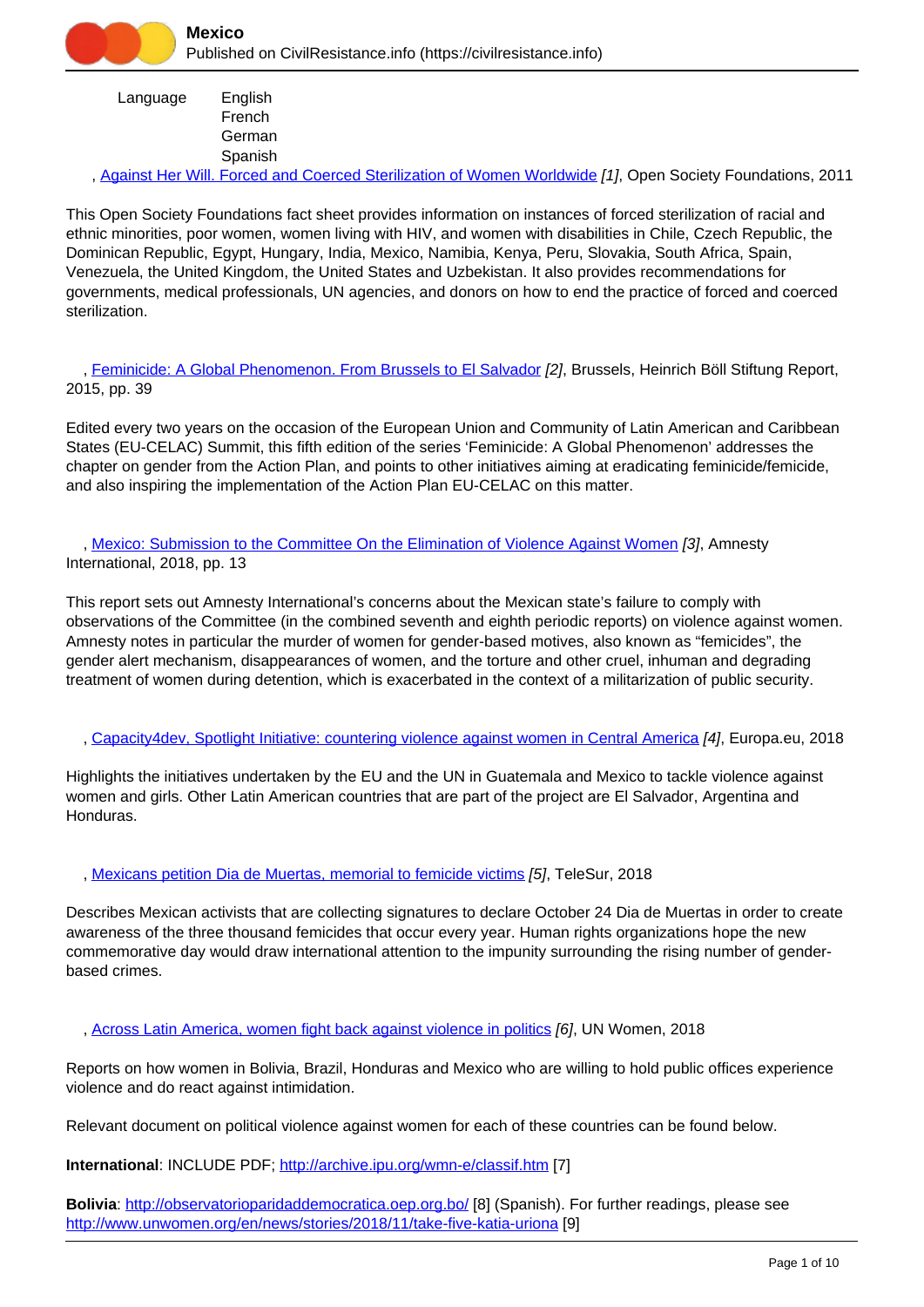

### **Brazil**:<http://www.brasil5050.org.br/> [10] (Portuguese)

**Mexico**: [https://www.gob.mx/conavim/documentos/protocolo-para-la-atencion-de-la-violencia-contra-las-mujeres](https://www.gob.mx/conavim/documentos/protocolo-para-la-atencion-de-la-violencia-contra-las-mujeres-en-razon-de-genero-2017)[en-razon-de-genero-2017](https://www.gob.mx/conavim/documentos/protocolo-para-la-atencion-de-la-violencia-contra-las-mujeres-en-razon-de-genero-2017) [11];<http://mexico.unwomen.org/es/digiteca/publicaciones/2017/10/protocolo-oaxaca> [12]

, [Thousands of Mexican women march against femicide, kidnapping](https://civilresistance.info/biblio-item/2019/thousands-mexican-women-march-against-femicide-kidnapping) [13], TeleSur, 2019

Describes the march to demand President Andres Manuel Lopez Obrador should take appropriate action to protect women's lives.

### , [Protesters criticize AMLO's plan for domestic violence's shelters'](https://civilresistance.info/biblio-item/2019/protesters-criticize-amlos-plan-domestic-violences-shelters) [14], TeleSur, 2019

Human rights activists have opposed President Andres Manuel Lopez Obrador's plan to cut funding for women's shelters in Mexico. The scheme is still not properly defined, but the money will instead be given directly to the victims of domestic violence. While the government's decision does not intend to withdraw support for victims, human rights activists point out the risk of nullifying years of activism and initiatives led by civil society. In fact, they stress that giving money directly to victims can further expose them to violence.

, [My Name is not Greta Thunberg': Why Diverse Voices Matter in the Climate Movement](https://civilresistance.info/biblio-item/2020/my-name-not-greta-thunberg-why-diverse-voices-matter-climate-movement) [15], The Elders, 2020

Xiye Bastida, an 18 y-ear old Mexican-Indigenous climate activist recounts her own experiences and stresses the need to recognize the diversity of the climate justice movement in order to achieve a more equitable and sustainable future.

 Alpizar, Lydia ; Duran, Anahi ; Garrido, Anali Russo, [Building Feminist Movements: Global Perspectives](https://civilresistance.info/biblio-item/2006/building-feminist-movements-global-perspectives) [16], London, Zed Books, 2006, pp. 288

The chapters cover a wide range of countries and issues, including: The Korean Women's Trade Union, the feminist movement in Indonesia, the Algerian 'Twenty Years is Enough' campaign, widening the base of the feminist movement in Pakistan, advocacy of women's rights in Nigeria, re-politicizing feminist activity in Argentina, new modes of organizing in Mexico, and two chapters on Israel, one on an Arab women's organization.

Bautusta describes the progress Mexico has made since 2007 in the legislation related to femicide, and provides information on the prosecution of femicide and the related conviction rate. She also describes the campaign 'Invisibles Somos Visibles' (Invisibles We are Visible), a collective that uses performance art to denounce femicide. The collective puts on performances that dramatise the stories of local women who have been killed, seeking to generate discussion about machismo and misogyny within their communities and the legal impunity that surrounds these crimes.

Bennis, Phyllis, [Challenging Empire: People, Governments, and the UN Defy US Power](https://civilresistance.info/biblio-item/2005/challenging-empire-people-governments-and-un-defy-us-power) [18], Northampton, MA, Olive Branch Press, 2005, pp. 288 pb

Bennis, a Fellow at the Washington-based Institute for Policy Studies and expert on Middle East and US foreign policy, examines critically the US doctrine of pre-emptive war and willingness to bypass the UN in the context of the global mobilization against the US-led 2003 attack on Iraq.

See also: Bennis, Phyllis, 'February 15, 2003, The Day the World Said No to War', Institute for Policy Studies, 15 Feb 2013.

Bautusta, Nidia, [Surviving one of Mexico's deadliest places for women](https://civilresistance.info/biblio-item/2019/surviving-one-mexicos-deadliest-places-women) [17], NACLA Report on the Americas, 2019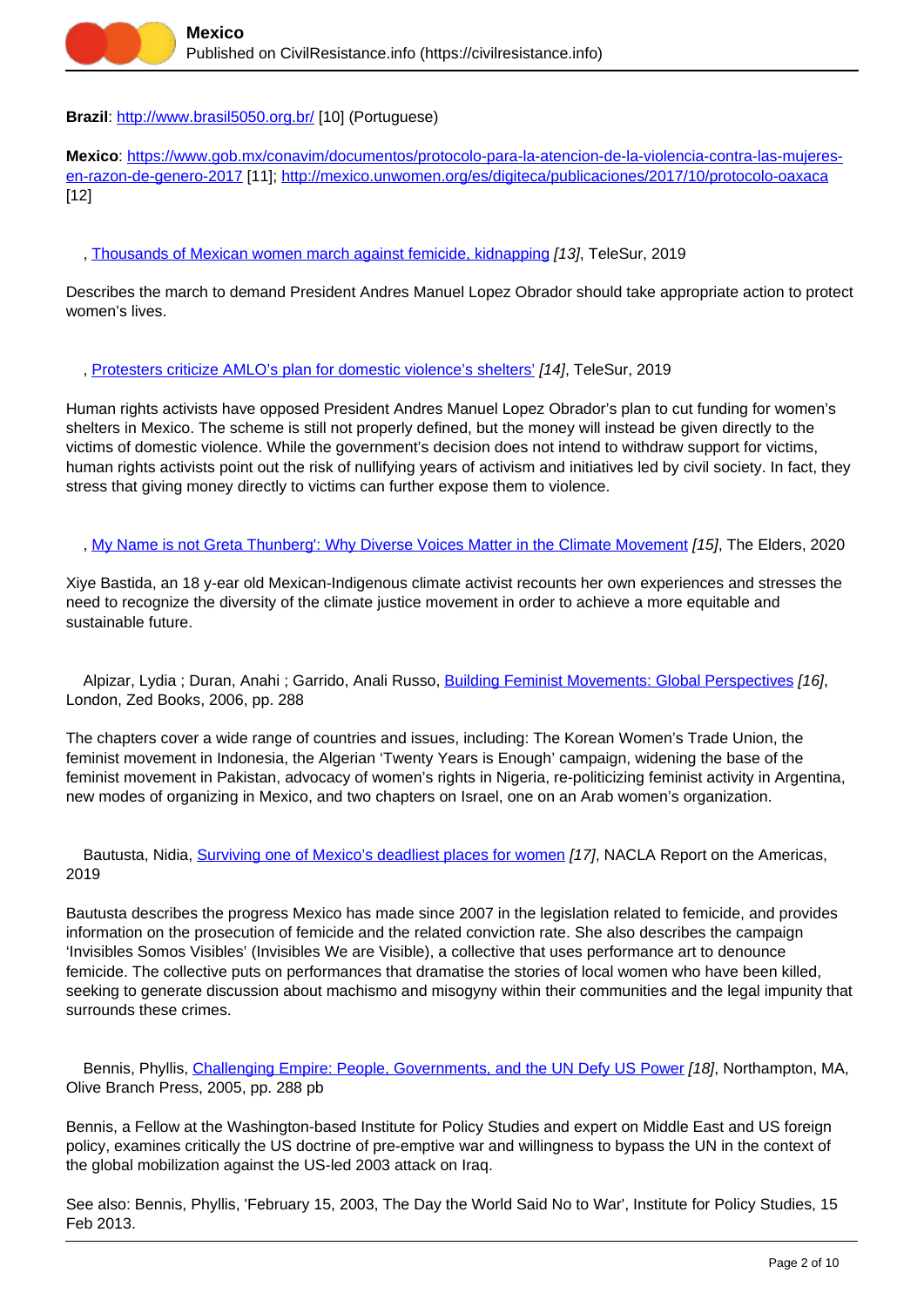

### [https://ips-dc.org/february\\_15\\_2003\\_the\\_day\\_the\\_world\\_said\\_no\\_to\\_war/](https://ips-dc.org/february_15_2003_the_day_the_world_said_no_to_war/) [19]

Celebrates the mass global protests, but focuses in particular how opposition of Germany and France to the war enabled the 'Uncommitted Six' in the UN Security Council - Angola, Cameroon, Chile, Guinea, Mexico and Pakistan - to resist pressure from the US and UK and to refuse to endorse the war.

 Borras Jr, Saturnino Jr M. ; Edelman, Mark ; Kay, Cristobal, [Transnational Agrarian Movements: Confronting](https://civilresistance.info/biblio-item/2008/transnational-agrarian-movements-confronting-globalization) [Globalization](https://civilresistance.info/biblio-item/2008/transnational-agrarian-movements-confronting-globalization) [20], Oxford, Wiley Blackwell, 2008, pp. 376

Covers transnational farmer resistance to WTO and other global institutions and high profile global alliances such as the small farmer organization Via Campesina. Case studies include Indonesian forest dwellers chopping down rubber plants to grow rice to eat, and Mexican migrants returning home to transform their communities. Also includes information on early 20th century agrarian movements.

Brown, Carrie ; Gielen, Uwe P. ; Gibbons, Judith L. ; Kuriansky, Judy, [Women's Evolving Lives: Global and](https://civilresistance.info/biblio-item/2018/womens-evolving-lives-global-and-psychosocial-perspectives) [Psychosocial Perspectives](https://civilresistance.info/biblio-item/2018/womens-evolving-lives-global-and-psychosocial-perspectives) [21], ed. [Alexander, Amy](https://civilresistance.info/author/2554) [22], Cham, Switzerland, Springer, 2018, pp. 296

This wide-ranging collection analyzes the status and progress of women both in a national context and collectively on a global scale, as a powerful social force in a rapidly evolving world. The countries studied?China, India, Indonesia, Iran, Egypt, Cameroon, South Africa, Italy, France, Brazil, Belize, Mexico, and the United States?represent a cross-section of economic conditions, cultural and religious traditions, political realities, and social contexts that shape women's lives, challenges, and opportunities. Psychological and human rights perspectives highlight worldwide goals for equality and empowerment, with implications for today's girls as they become the next generation of women. Women's lived experience is compared and contrasted in such critical areas as: home and work; physical, medical, and psychological issues; safety and violence; sexual and reproductive concerns; political participation and status under the law; impact of technology and globalism; countryspecific topics.

 Caretta, Martina ; Zaragocin, Sofia, [Women's resistance against the extractive industry: embodied and water](https://civilresistance.info/biblio-item/2020/womens-resistance-against-extractive-industry-embodied-and-water-dimensions) [dimensions](https://civilresistance.info/biblio-item/2020/womens-resistance-against-extractive-industry-embodied-and-water-dimensions) [23], Human Geography, Vol. 13, no. 1, 2020

This is a special issue on women's organized resistance to the extraction of natural resources that has a damaging impact on their lives and environment. Articles cover movements in Bolivia, Colombia, Ecuador, Peru and Mexico and also Ghana, focusing on the importance of water as a vital resource, and also on women's embodied experience of suffering from water pollution and scarcity. The articles also discuss gendered critiques of extraction.

 Carty, Victoria, [Transnational Mobilizing in Two Mexican Maquiladoras: The Struggle for Democratic](https://civilresistance.info/biblio-item/2004/transnational-mobilizing-two-mexican-maquiladoras-struggle-democratic-globalization) [Globalization](https://civilresistance.info/biblio-item/2004/transnational-mobilizing-two-mexican-maquiladoras-struggle-democratic-globalization) [24], Mobilization: An International Quarterly, Vol. 9, no. 3 (Oct), 2004, pp. 295-310

Ceja, Jose, [Mexico's Ban Advances Broader Fight to End Fracking in North America](https://civilresistance.info/biblio-item/2018/mexicos-ban-advances-broader-fight-end-fracking-north-america) [25], Truthout, 2018

Reports on surprise promise by newly elected Mexican President Andres Manuel Lopez Obrador to stop fracking in the country, which would be the largest area yet to ban this process. But also notes that anti-fracking activists were not ready to abandon resistance yet.

 Denham, Diana, [Teaching Rebellion: Stories from tbe Grassroots Mobilization in Oaxaca](https://civilresistance.info/biblio-item/2008/teaching-rebellion-stories-tbe-grassroots-mobilization-oaxaca) [26], Oakland CA, PM Press, 2008, pp. 381

Compiles testimonies from protest organisers, teachers, unionists, religious leaders, indigenous community activists, housewives and others represented at the Popular Assembly of the Peoples of Oaxaca which emerged from the 2006 movement.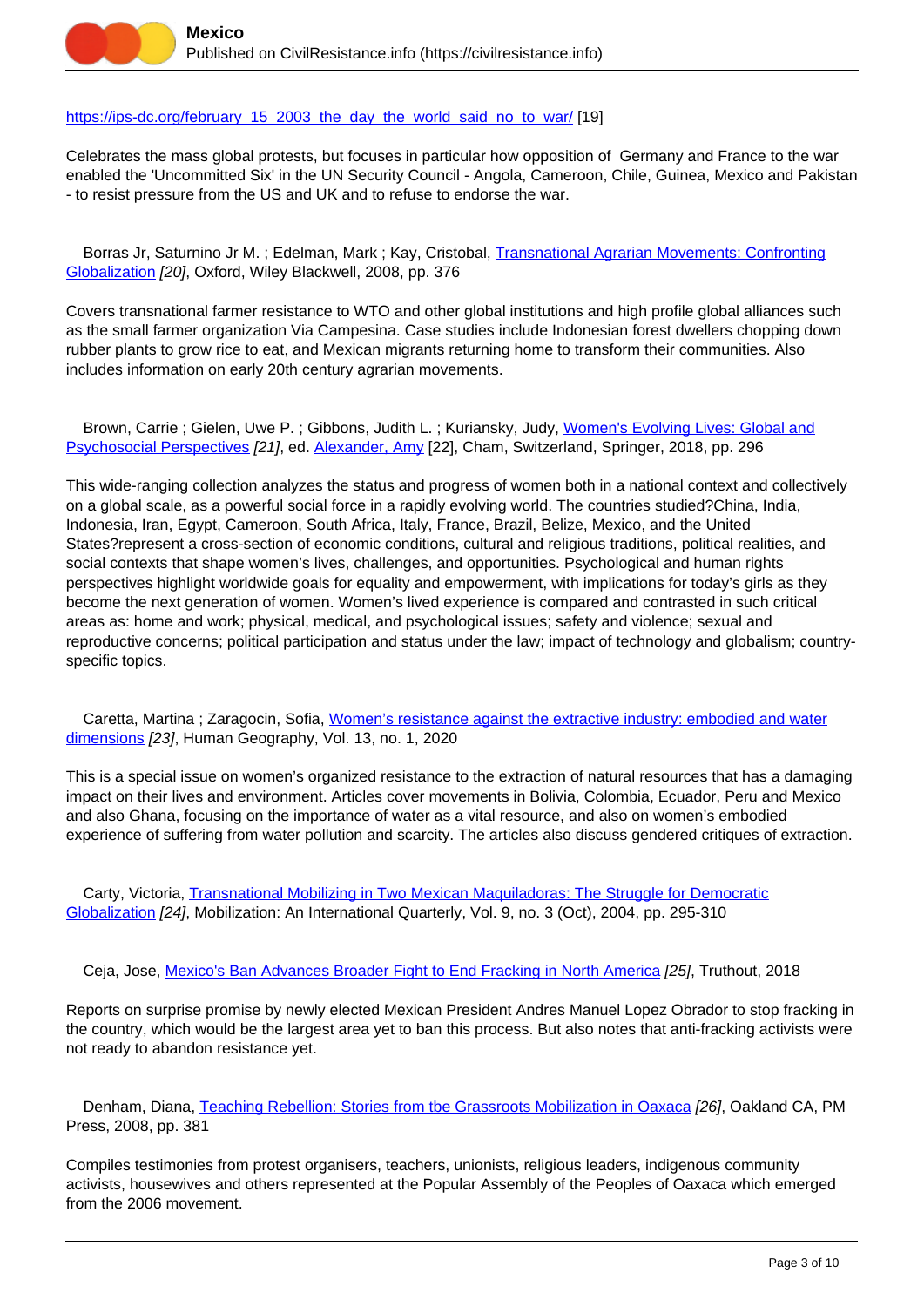

Dudouet, Véronique, [Civil Resistance and Conflict Transformation – Transitions from Armed to Nonviolent](https://civilresistance.info/biblio-item/2014/civil-resistance-and-conflict-transformation-transitions-armed-nonviolent-struggle) [Struggle](https://civilresistance.info/biblio-item/2014/civil-resistance-and-conflict-transformation-transitions-armed-nonviolent-struggle) [27], London, Routledge, 2014, pp. 262

Chapters on: Western Sahara, West Papua, Palestine, South Africa (in 1980s), the Zapatistas. Egypt, Nepal and on indigenous armed struggle and nonviolent resistance in Colombia.

 Engler, Mark ; Engler, Paul, [This is an Uprising: How Nonviolent Revolt is Shaping the Twenty-First Century](https://civilresistance.info/biblio-item/2016/uprising-how-nonviolent-revolt-shaping-twenty-first-century) [28], New York, Nation Books, 2016, pp. 368

The book examines how contemporary movements are using strategic nonviolent action to promote social change, covering a range of protests including climate change, immigrant rights, gay rights, Occupy and Black Lives Matter. The authors argue that nonviolent uprisings are becoming more common than violent rebellion, and look back to twentieth century antecedents in the Indian Independence and US Civil Rights movements, examine the nature of effective strategy and discuss organizational discipline. Their analysis includes the Arab Spring, but notes its discouraging implications.

Estrada, Luis ; Poire, Alejandro, [Taught to protest, learning to lose](https://civilresistance.info/biblio-item/2007/taught-protest-learning-lose) [29], Journal of Democracy, Vol. 18, no. 1, 2007, pp. 73-87

Argues popular protests led by Obrador against election results undermined democratic process.

Feigenbaum, Anna; Frenzl, Fabian; McCurdy, Patrick, [Protest Camps](https://civilresistance.info/biblio-item/2013/protest-camps) [30], ed. [Edwards, Michael](https://civilresistance.info/author/1158) [31], [Gaventa,](https://civilresistance.info/author/1159) [John](https://civilresistance.info/author/1159) [32], London, Zed Press, 2013, pp. 272

Examines protest camps as key tactic of movements from Tahrir Square to Occupy Wall Street; includes Red Shirts in Thailand and teachers in Oaxaca.

Food Empowerment Project, [Water Usage and Privatization](https://civilresistance.info/biblio-item/2015/water-usage-and-privatization) [33], Vol. 2016, Cotati CA, Food Empowerment Project, 2015

Useful summary analysis including brief case studies of corporate misuse of water and resistance to them (and further references): Nestle in US, Vivendi and Suez in Mexico, Bechtel in Bolivia and Coca Cola in India.

Franceschet, Susan ; Krook, Mona Lena ; Tan, Netina, [The Palgrave Handbook of Women's Political Rights](https://civilresistance.info/biblio-item/2019/palgrave-handbook-womens-political-rights) [34], ed. [Ennaji, Moha](https://civilresistance.info/author/2571) [35], [Sadiqi, Fatima](https://civilresistance.info/author/2572) [36], [Vintges, Karen](https://civilresistance.info/author/2573) [37], London, Palgrave Macmillan, 2019, pp. 784

Covers women's political rights across all major regions of the world, focusing both on women's right to vote and women's right to run for political office. The countries explored are Afghanistan, Armenia, Australia, Bolivia, Canada, Cameroon, Chile, China, Colombia, Cuba, Czech Republic, Finland, France, Ghana, India, Indonesia, Israel, Jordan, Kenya, Kuwait, Malaysia, Mauritius, Mexico, Mongolia, Morocco, New Zealand, Myanmar, Niger, Nigeria, Poland, Russia, Rwanda, Slovenia, Sri Lanka, Sweden, South Korea, Slovenia, Switzerland, Taiwan, Tunisia, Turkey, the United States, Uganda, Uruguay, and Zimbabwe.

 Giordano, Al, [Mexico's presidential swindle](https://civilresistance.info/biblio-item/2006/mexicos-presidential-swindle) [38], New Left Review, Vol. II, no. 41 (September/October), 2006, pp. 5-27

Analysis of fraud and manipulation of elections to favour the ruling candidate Felipe Calderon and account of opposition's response.

Higgins, Polly, **[Eradicating Ecocide: Exposing the Corporate and Political Practices Destroying the Planet and](https://civilresistance.info/biblio-item/2015/eradicating-ecocide-exposing-corporate-and-political-practices-destroying-planet)** [Proposing the Laws to Eradicate Ecocide](https://civilresistance.info/biblio-item/2015/eradicating-ecocide-exposing-corporate-and-political-practices-destroying-planet) [39], 2nd ed., 2015, pp. 204 (pb)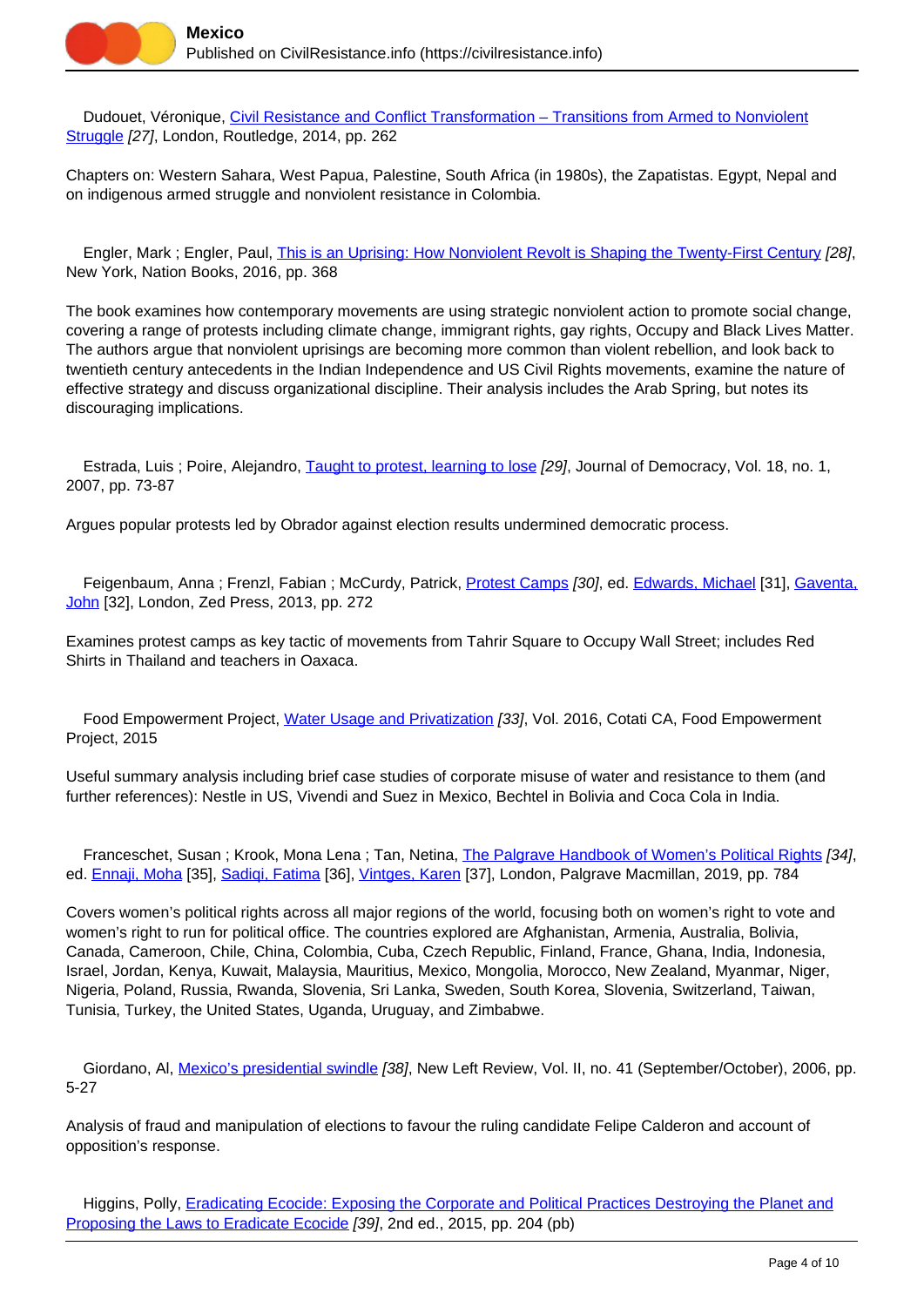International lawyer and expert on ecocide Polly Higgins sets out the full case for an international ecocide law which would hold corporations and governments to account for actions and policies that result in massive harm to the environment. She also examines how law has operated effectively in other contexts. The book is linked to the international campaign she headed to broaden the remit of the International Criminal Court (ICC) to include ecocide as a crime (alongside genocide, war crimes, crimes of aggression and crimes against humanity). An example of ecocide was the massive oil spill of 134 million gallons by BP in the Mexican Gulf in 2010. Higgins died from cancer in 2019, but an international campaign continues. See: stopecocide.earth

See also: Cooke, Ben, 'Could Ecocide become an International Crime?', New Statesman, 16 Mar. 2020. [https://www.newstatesman.com/politics/environment/2020/03/could-ecocide-...](https://www.newstatesman.com/politics/environment/2020/03/could-ecocide-become-international-crime-1) [40]

Useful overview of possible examples of ecocide, such as the 2019 Amazon forest fires and tar sand oil extraction , and of the goals and current strategy of the campaign, now headed by Jojo Mehta. The campaign now focuses on getting support from states most vulnerable to climate change (any ICC signatory state can propose an amendment to the Rome Statute governing the court, and the votes of all states are equal). The South Pacific island state, Vanuatu, has indicated it might initiate the process - if two thirds of the signatories agree the ecocide law would apply to them. Cooke notes that the idea now has support from Extinction Rebellion activists, and that Pope Francis indicated in 2019 that he was considering making ecocide a sin

 Hodges, Donald ; Gandy, Ross, [Mexico Under Siege: Popular Resistance to Presidential Despotism](https://civilresistance.info/biblio-item/2002/mexico-under-siege-popular-resistance-presidential-despotism) [41], London, Zed Books, 2002, pp. 268

Spans period from 1940 to 2000, examining urban worker protest and railway strikes, new peasant movements, school strikes, student opposition and also the rise of guerrilla struggles, including the Zapatistas.

Hooker, Juliet, **Black and indigenous resistance in the Americas: from multiculturalism to racist Backlash [42]**, Lanham, U.S., Lexington Books, 2020, pp. 340

This book is the outcome of long term research by the Antiracist Research and Action Network of the Americas into rising racial intolerance, but also increasing resistance by both Black and indigenous people throughout the Americas. It covers six Latin American countries - Brazil, Bolivia, Chile, Colombia, Guatemala and Mexico - as well as the US, and discusses the backlash against earlier gains in rights within nation states. The book argues that this nation-based strategy, pursued in a neo-liberal capitalist context, was inadequate and that the focus should now be on resisting 'racial capitalism' which bolsters white supremacy. The rise of militant anti-racial activism in the US and around the world in 2020 makes the book especially relevant.

Kingsnorth, Paul, [One No, Many Yeses: A Journey to the Heart of the Global Resistance Movement](https://civilresistance.info/biblio-item/2003/one-no-many-yeses-journey-heart-global-resistance-movement) [43], London, Free Press, 2003, pp. 355

Wide ranging exploration of campaigns in all parts of the world seen at first hand. Includes coverage of Sem Terra in Brazil, Cochabamba in Bolivia, township resistance to privatization in South Africa, the Zapatistas, opposition to mining in West Papua, and campaigning groups in the USA. See also his: Kingsnorth, Paul , [Protest still matters](https://civilresistance.info/biblio-item/2006/protest-still-matters) [44] New Statesman, 08/05/2006 , 8 May, 2006, discussing why the Global Justice Movement has dropped out of the news, the turn away from street demonstrations to social forums, and stressing that struggles still continue, especially in the Global South.

Klein, Hilary, [A spark of hope: The ongoing lessons of the Zapatista revolution 25 years on](https://civilresistance.info/biblio-item/2019/spark-hope-ongoing-lessons-zapatista-revolution-25-years-0) [45], NACLA Reports on the Americas, 2019

Klein discusses involvement of women within the Ejército Zapatista de Liberación Nacional (Zapatista Army of National Liberation, EZLN). The movement is now engaged in activities such as peaceful mobilizations, dialogue with civil society, and structures of political, economic, and cultural autonomy even though it was previously known as a military movement demanding justice and democracy for Indigenous peasants in Southern Mexico. Women's activism in fighting patriarchy, discrimination and violence across the Zapatista territory is crucial.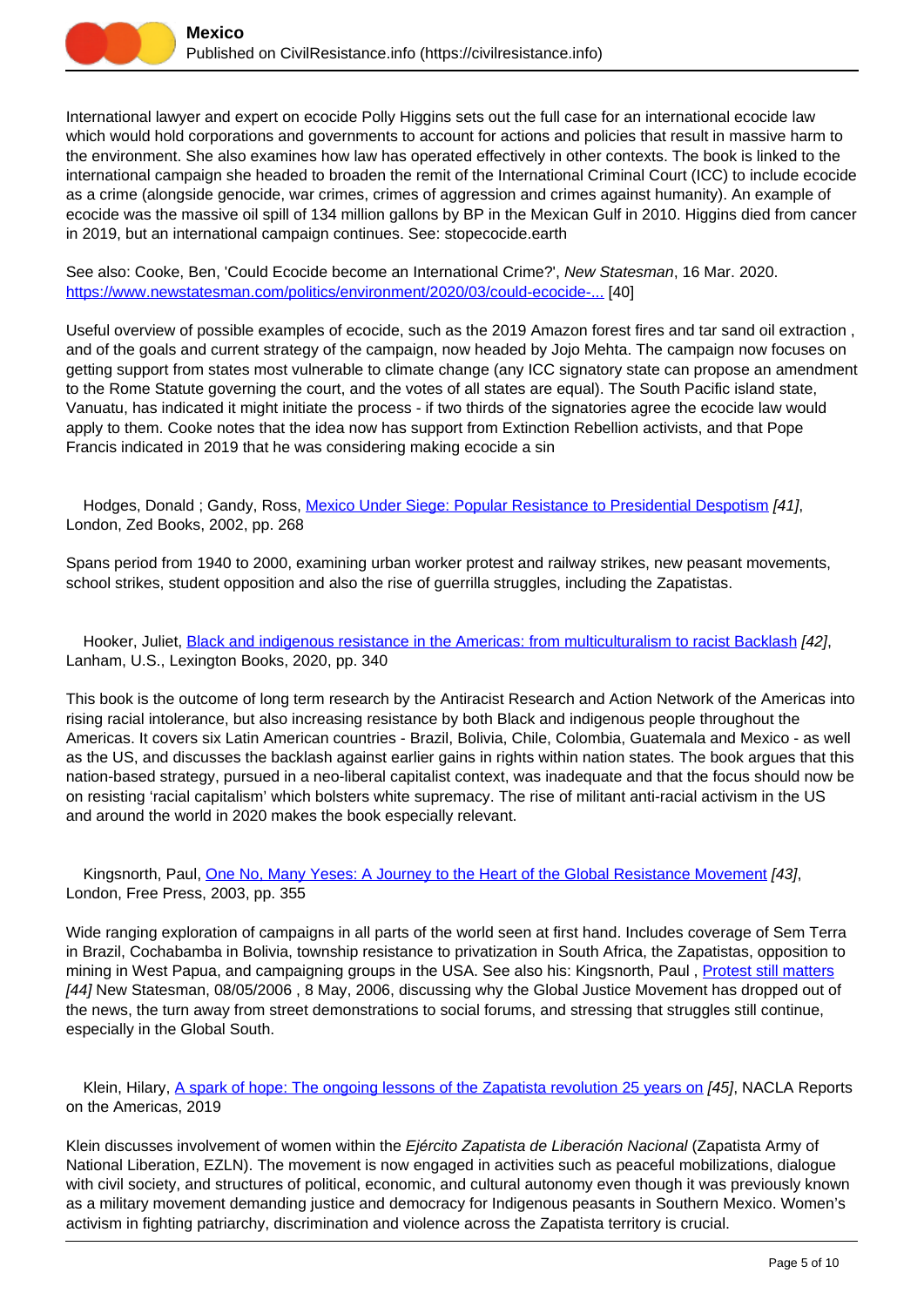

 Klein, Hilary, [A spark of hope: The ongoing lessons of the Zapatista revolution 25 years on](https://civilresistance.info/biblio-item/2019/spark-hope-ongoing-lessons-zapatista-revolution-25-years) [46], NACLA Reports on the Americas, 2019

Klein discusses involvement of women within the Ejército Zapatista de Liberación Nacional (Zapatista Army of National Liberation, EZLN). The movement is now engaged in activities such as peaceful mobilizations, dialogue with civil society, and structures of political, economic, and cultural autonomy even though it was previously known as a military movement demanding justice and democracy for Indigenous peasants in Southern Mexico. Women's activism in fighting patriarchy, discrimination and violence across the Zapatista territory is crucial.

 Klipic, Irma, [Government responses to feminicides in Latin America](https://civilresistance.info/biblio-item/2018/government-responses-feminicides-latin-america) [47], Växjö? & ?Kalmar?, ?Småland? (Sweden), Linnæeus University, 2018

This thesis examines how government responses affected femicide rates in five selected countries: Costa Rica, Chile, Argentina, Brazil, and Mexico. The study is a qualitative comparative multi-case study using social inclusion and exclusion theory to understand if policies are inclusive or exclusive, and if the nature of legislation has an impact on the femicide rates.

[Latin American Perspectives](https://civilresistance.info/biblio-item/2006/latin-american-perspectives), Latin American Perspectives [48], ed. [Latin American Perspectives,](https://civilresistance.info/author/1011) [49], no 2 (March), Vol. 33, 2006, pp. 144

This issue focuses on Mexican politics, society and economy and provides background to the 2006 protests. Articles include: Rus, Jan and Miguel Tinker Solas, 'Introduction. Mexico 2006-2007: High stakes, daunting challenges', pp. 5-15; Gilly, Adolfo, 'One triangle, two campaigns', pp. 78-83; Semo, Enrique, 'What is left of the Mexican Left?', pp. 84-89.

 Lopez, Maria E., [Femicide in Ciudad Juárez is enabled by the regulation of gender, justice, and production in](https://civilresistance.info/biblio-item/2018/femicide-ciudad-juarez-enabled-regulation-gender-justice-and-production-mexico) [Mexico](https://civilresistance.info/biblio-item/2018/femicide-ciudad-juarez-enabled-regulation-gender-justice-and-production-mexico) [50], London School of Economics and Political Science Blog, 2018

Sheds light on the causes of femicide in Ciudad Juarez, a city in Mexico with the highest rate of femicides. It highlights nonviolent initiatives led by feminist groups and emphasises that the pandemic of femicide in Ciudad Juárez should be placed in a national context of uncontrolled violence from organised crime, impunity, institutional corruption, and a patriarchal mentality.

Lynn, Stephen, [Women and Social Movements in Latin America: Power from Below](https://civilresistance.info/biblio-item/1997/women-and-social-movements-latin-america-power-below) [51], Austin TX, University of Texas Press, 1997, pp. 352

Covers six cases of grassroots activism in Mexico, El Salvador, Brazil and Chile, which use interviews with activists and provide histories of organizations and movements involved. The activists are concerned with economic and health issues, but also stress problems relating to contraception and abortion, rape and domestic violence.

Novorro, Santiago ; Bessi, Renata, *Fracking Expands in Latin America [52]*, Popular Resistance, 2015

Reports on the pressure from multinational companies to extract hydrocarbons from rocks through fracking in Bolivia, Columbia, Venezuela, Paraguay, Chile, Argentina, Brazil and Mexico, and documents the harmful environmental effects including contamination of water supplies. The report also notes the growing resistance in Mexico, Brazil and Argentina to fracking, for example the No Fracking Brazil Coalition (Coesus) protests outside the offices of fossil fuel companies tendering for areas to frack in October 2015, with international support.

 Olabuenaga, Pablo, [Why the Arms Trade Treaty Matters - and Why it Matters that the US is Walking Away](https://civilresistance.info/biblio-item/2019/why-arms-trade-treaty-matters-and-why-it-matters-us-walking-away) [53], Just Security, 2019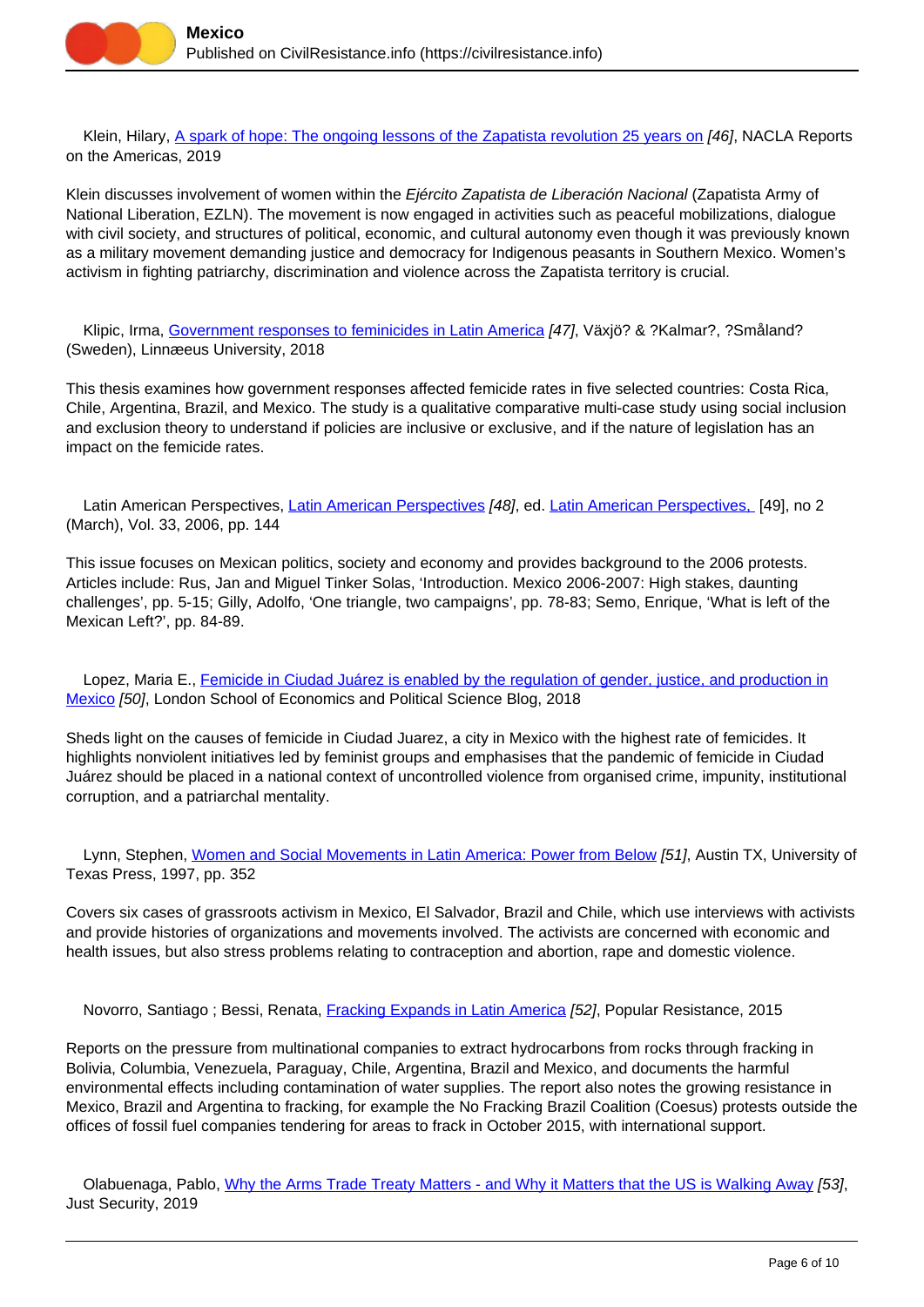The author, who was a member of the Mexican government delegation throughout the negotiations for the Treaty, explains the significance of detailed provisions of the Treaty, and its overall importance as a multilateral arms control treaty. He also notes the close links between the Mexican and US delegations during the talks.

Paley, Dawn; Weiss, Laura, [Women Rising in the Americas](https://civilresistance.info/biblio-item/2018/women-rising-americas) [54], NACLA Report on the Americas, Vol. 50, no. 4, 2018

Introduction to the December 2018 issue, which presents, amongst other topics, essays and articles on the daily resistance against anti-Black state violence in Brazil; the demonstration of women wearing green handkerchiefs and claiming spaces in Argentina; the role of Ixil women in rebuilding communal structures post-genocide; the searches for the disappeared in Mexico; women's struggle against oil exploitation; the organisation of LGBTI+ community members' forms of resistance for immigrant justice; and the revisitation of the #NiUnaMenos movement.

Palma, Lillian, [A Struggle for Sacred Land: The Case of Wirikuta](https://civilresistance.info/biblio-item/2013/struggle-sacred-land-case-wirikuta) [55], ed. [Mander, Jerry](https://civilresistance.info/author/1510) [56], [Tauli-Corpuz,](https://civilresistance.info/author/1511) [Victoria](https://civilresistance.info/author/1511) [57], OpenDemocracy.net, 2013, pp. 5-4

Examines resistance by indigenous people in desert of Central Mexico to government granting mining concessions to Canadian First Majestic Silver in their protected zone, and wider support in Mexico for their cause.

Phillips, Tom ; Booth, Amy ; Goni, Uki, ["We Did It!" A Milestone for Women as Abortion is Legalised](https://civilresistance.info/biblio-item/2021/we-did-it-milestone-women-abortion-legalised) [58], Guardian Weekly, 2021, pp. 15-16

Reports the jubilation of pro-choice demonstrators in Buenos Aires after the Senate (which had voted down legalization of abortion in 2018) passed a law allowing termination in the first 14 weeks of pregnancy for any reason. Argentina became then third South American country (after Uruguay and Guyana) to decriminalize abortion, and there are likely to b repercussions across the region. The authors summarize the five years of mass campaigning by the women's movement in Argentina that led to this result.

See also: 'Green Wave, Blue Water: Abortion in Latin America', Economist, 9 Jan. 2021, pp.41-2.

This article discusses the significance of and probable repercussions of the legalization of abortion in Argentina, in the context of the generally very restrictive position in many other countries in Latin America and the Caribbean. The article notes the possible positive repercussions in Peru and Mexico and that legalizing abortion may be raised in proposed constitutional change in Chile. But the article also warns that the Argentinian law will mobilize forces strongly opposed to abortion.

Poniatowska, Elena, [Massacre in Mexico](https://civilresistance.info/biblio-item/1976/massacre-mexico) [59], (translated by Helen R. Lane), New York, Viking, 1976

Resistencia, Mujeres Grabando, *¡Viva Nos Queremos! (Art) [60]*, NACLA Reports on the Americas, Vol. 50, no. 4, 2018, pp. 418-422

The initative of 14 women of capturing the feminist struggles through artistic production within the #VivaNosQueremos campaign. Many cities throughout the world joined the campaign and printmaking appeared in cities like Ciudad Juárez, Oaxaca, Mexico State, Puebla, New York, Chicago, Montreal and Barcelona as well as other countries like Costa Rica, Argentina, Brazil, Chile and Italy.

Ross, John, [Mexican Civil Resistance in Five Acts](https://civilresistance.info/biblio-item/2006/mexican-civil-resistance-five-acts) [61], Counterpunch, 2006

Describes the protests in Mexico City against the presidential election results with focus on nature of the protests. The writer is author of: Ross, John , [Zapatistas: Making Another World Possible: Chronicles of Resistance](https://civilresistance.info/biblio-item/2006/zapatistas-making-another-world-possible-chronicles-resistance-2000-2006) [2000-2006](https://civilresistance.info/biblio-item/2006/zapatistas-making-another-world-possible-chronicles-resistance-2000-2006) [62] Nation Books, , 2006, pp. 354 .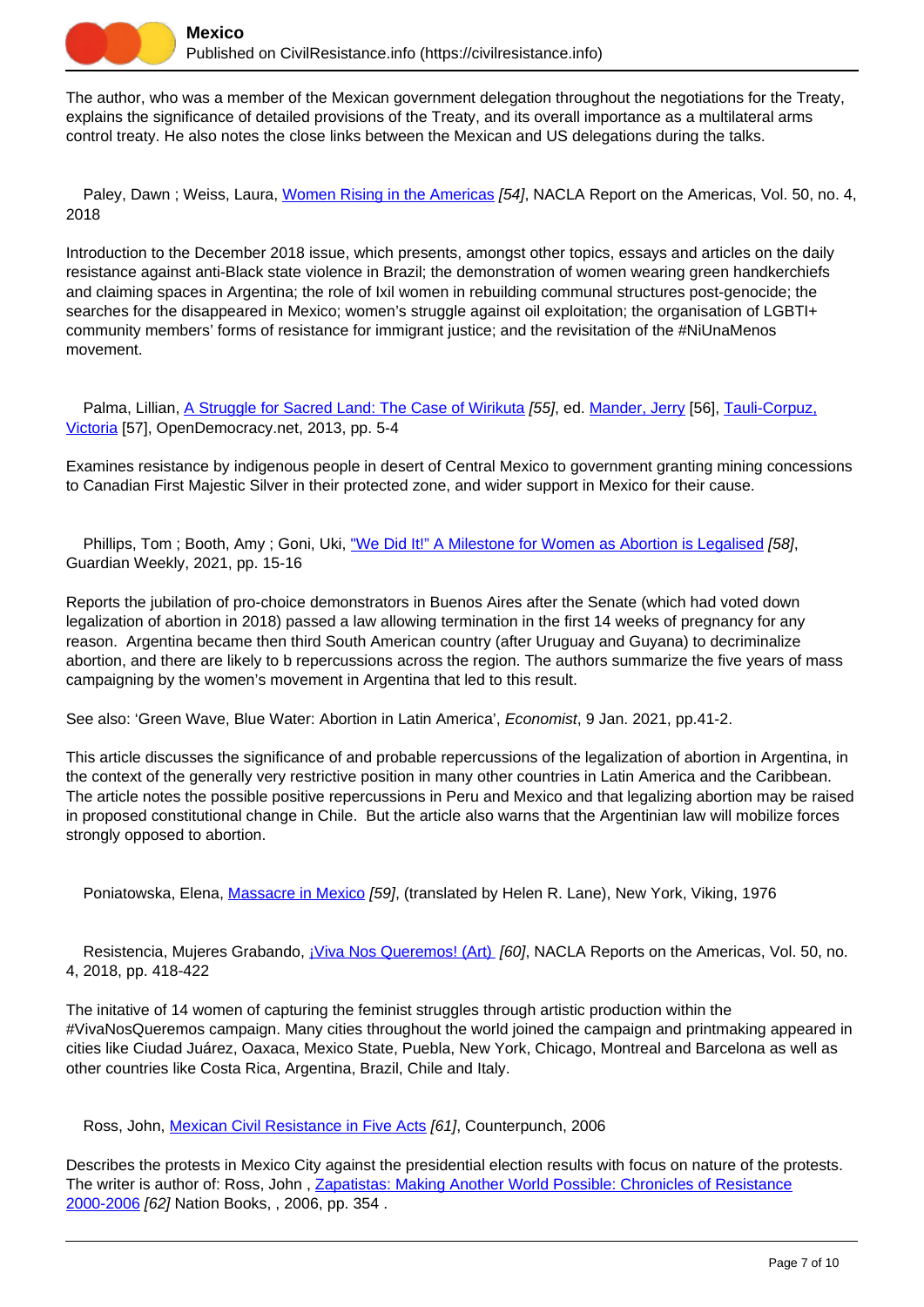

 Ross, John, [Zapatistas: Making Another World Possible: Chronicles of Resistance 2000-2006](https://civilresistance.info/biblio-item/2006/zapatistas-making-another-world-possible-chronicles-resistance-2000-2006) [62], Nation Books, 2006, pp. 354

Rosset, Peter M. ; Patel, Roy ; Courville, Michael, *Promised Land: Competing Visions of Agrarian Reform [63]*, ed. [Latin American Perspectives,](https://civilresistance.info/author/1011) [49], Oakland CA, Food First, 2006, pp. 380

Includes chapters on Brazil, Colombia, Cuba, Guatemala, India, Mexico, South Africa and Zimbabwe (the latter refrains from discussing the human rights issues of the government sponsored post 1996 land occupations). Not all chapters discuss social movements, but the book does cover gender and indigenous issues.

Rubio, Luis ; Davidow, Jeffrey, [Mexico's disputed election](https://civilresistance.info/biblio-item/2006/mexicos-disputed-election) [64], Foreign Affairs, Vol. 85, no. 5 (September/October), 2006, pp. 75-85

Argues that the July election represented a choice between continuing economic liberalization and a return to the past, but neither provided a solution to Mexico's problems.

Shapiro, Yoram, [Mexico: The Impact of the 1968 student protest on Echeverria's reformism](https://civilresistance.info/biblio-item/1977/mexico-impact-1968-student-protest-echeverrias-reformism) [65], Journal of International Studies and World Affairs, Vol. 19, no. 4 (November), 1977, pp. 557-580

Singer, Elyse, [Realizing Abortion Rights at the Margins of Legality in Mexico](https://civilresistance.info/biblio-item/2019/realizing-abortion-rights-margins-legality-mexico) [66], Medical Anthropology, Vol. 38, no. 2, 2019, pp. 167-181

This paper analyses conceptual and tactical approaches adopted by Las Fuertes, a feminist organization that campaign for abortion rights in the conservative Mexican state of Guanajuato. Since a series of United Nations agreements throughout the 1990s enshrined reproductive rights as universal human rights, Mexican feminists have adopted the human rights platform as the basis for lobbying the government to reform restrictive abortion laws. This strategy has been successful in Mexico City in 2007 when abortion was legalised. Rather than seeking to implement abortion laws through legalistic channels, Las Fuertes has effectively challenged Mexican reproductive governance in an adversarial political environment.

 Taracena, María I., [La Caravana de la Resistencia](https://civilresistance.info/biblio-item/2018/la-caravana-de-la-resistencia) [67], NACLA Report on the Americas, Vol. 50, no. 2, 2018, pp. 386-391

Taracena reports on the abuse that people belonging to the LGBTI+ community suffer at home and in Mexican detention centres because of their sexual orientation. She also juxtaposes the violations they encounter during the journey from Honduras to Mexico and portrays their immigration as an act of resistance against transphobia and homophobia.

In addition to Taracena 's report, attached is also an account of the death of a transgender woman, Roxsana Hernández, from Honduras who died in a detention centre in New Mexico who gave rise to LGBTI+ activism in the country.

 Vergara-Camus, Leandro, [The Legacy of Social Conflicts over Property Rights in Rural Brazil and Mexico:](https://civilresistance.info/biblio-item/2012/legacy-social-conflicts-over-property-rights-rural-brazil-and-mexico-current-land) [Current Land Struggles in Historical Perspective](https://civilresistance.info/biblio-item/2012/legacy-social-conflicts-over-property-rights-rural-brazil-and-mexico-current-land) [68], Journal of Peasant Studies, Vol. 39, no. 5, 2012, pp. 1133-1158

Wadhwa, tanya, [Massive mobilizations against femicides across Latina America and Caribbean](https://civilresistance.info/biblio-item/2019/massive-mobilizations-against-femicides-across-latina-america-and-caribbean) [69], Peoplesdispacth, 2019

Reports on three major Latin American countries, Argentina, Colombia and Mexico that witnessed mobilizations against femicide and gender-based crimes in February 2019 comments also on the social and human rights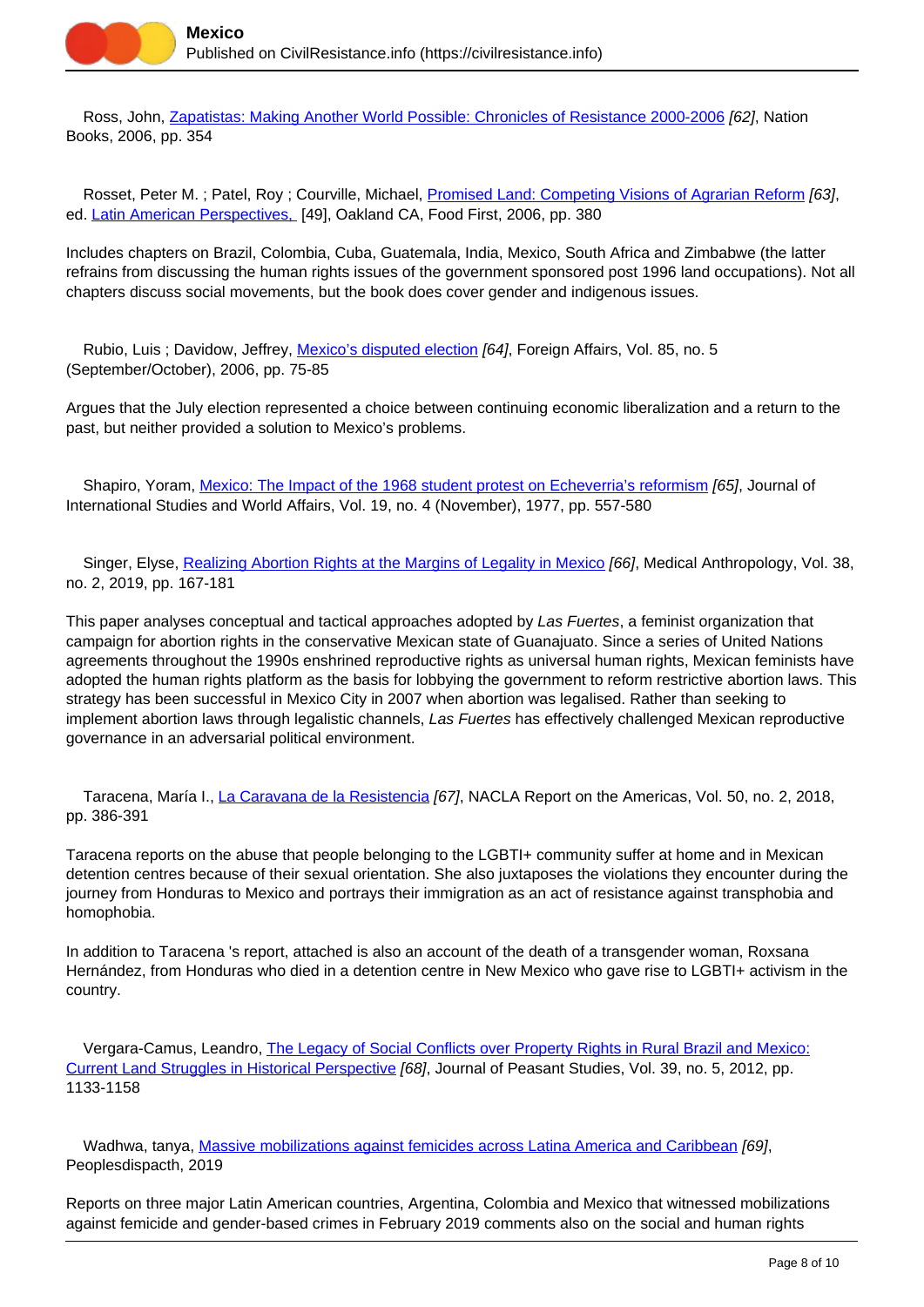organisations that are demonstrating against gender-based violence.

Wilton, Jen, [Touch the Earth](https://civilresistance.info/biblio-item/2014/touch-earth) [70], New Internationalist, no. March, 2014, pp. 24-25

Provides snapshots of struggles by local people against chromite, bauxite, copper, silver and gold mining in Canada, Guinea, Burma, Mexico, Papua New Guinea and Mozambique, and notes movement in northern Peru, beginning 2008 and erupting into mass blockades in 2009, against logging and oil drilling.

# **Source URL (retrieved on 05/07/2022 - 06:57):** https://civilresistance.info/bibliography/country/Mexico

## **Links**

[1] https://civilresistance.info/biblio-item/2011/against-her-will-forced-and-coerced-sterilization-women-worldwide [2] https://civilresistance.info/biblio-item/2015/feminicide-global-phenomenon-brussels-el-salvador

[3] https://civilresistance.info/biblio-item/2018/mexico-submission-committee-elimination-violence-against-women

[4] https://civilresistance.info/biblio-item/2018/capacity4dev-spotlight-initiative-countering-violence-against-womencentral-america

[5] https://civilresistance.info/biblio-item/2018/mexicans-petition-dia-de-muertas-memorial-femicide-victims

[6] https://civilresistance.info/biblio-item/2018/across-latin-america-women-fight-back-against-violence-politics

[7] http://archive.ipu.org/wmn-e/classif.htm

[8] http://observatorioparidaddemocratica.oep.org.bo/

[9] http://www.unwomen.org/en/news/stories/2018/11/take-five-katia-uriona

[10] http://www.brasil5050.org.br/

[11] https://www.gob.mx/conavim/documentos/protocolo-para-la-atencion-de-la-violencia-contra-las-mujeres-enrazon-de-genero-2017

[12] http://mexico.unwomen.org/es/digiteca/publicaciones/2017/10/protocolo-oaxaca

[13] https://civilresistance.info/biblio-item/2019/thousands-mexican-women-march-against-femicide-kidnapping

[14] https://civilresistance.info/biblio-item/2019/protesters-criticize-amlos-plan-domestic-violences-shelters

[15] https://civilresistance.info/biblio-item/2020/my-name-not-greta-thunberg-why-diverse-voices-matter-climatemovement

[16] https://civilresistance.info/biblio-item/2006/building-feminist-movements-global-perspectives

[17] https://civilresistance.info/biblio-item/2019/surviving-one-mexicos-deadliest-places-women

[18] https://civilresistance.info/biblio-item/2005/challenging-empire-people-governments-and-un-defy-us-power

[19] https://ips-dc.org/february\_15\_2003\_the\_day\_the\_world\_said\_no\_to\_war/

[20] https://civilresistance.info/biblio-item/2008/transnational-agrarian-movements-confronting-globalization

[21] https://civilresistance.info/biblio-item/2018/womens-evolving-lives-global-and-psychosocial-perspectives [22] https://civilresistance.info/author/2554

[23] https://civilresistance.info/biblio-item/2020/womens-resistance-against-extractive-industry-embodied-and-waterdimensions

[24] https://civilresistance.info/biblio-item/2004/transnational-mobilizing-two-mexican-maquiladoras-struggledemocratic-globalization

[25] https://civilresistance.info/biblio-item/2018/mexicos-ban-advances-broader-fight-end-fracking-north-america

[26] https://civilresistance.info/biblio-item/2008/teaching-rebellion-stories-tbe-grassroots-mobilization-oaxaca

[27] https://civilresistance.info/biblio-item/2014/civil-resistance-and-conflict-transformation-transitions-armednonviolent-struggle

[28] https://civilresistance.info/biblio-item/2016/uprising-how-nonviolent-revolt-shaping-twenty-first-century

[29] https://civilresistance.info/biblio-item/2007/taught-protest-learning-lose

[30] https://civilresistance.info/biblio-item/2013/protest-camps

[31] https://civilresistance.info/author/1158

[32] https://civilresistance.info/author/1159

[33] https://civilresistance.info/biblio-item/2015/water-usage-and-privatization

[34] https://civilresistance.info/biblio-item/2019/palgrave-handbook-womens-political-rights

[35] https://civilresistance.info/author/2571

[36] https://civilresistance.info/author/2572

[37] https://civilresistance.info/author/2573

[38] https://civilresistance.info/biblio-item/2006/mexicos-presidential-swindle

[39] https://civilresistance.info/biblio-item/2015/eradicating-ecocide-exposing-corporate-and-political-practices-